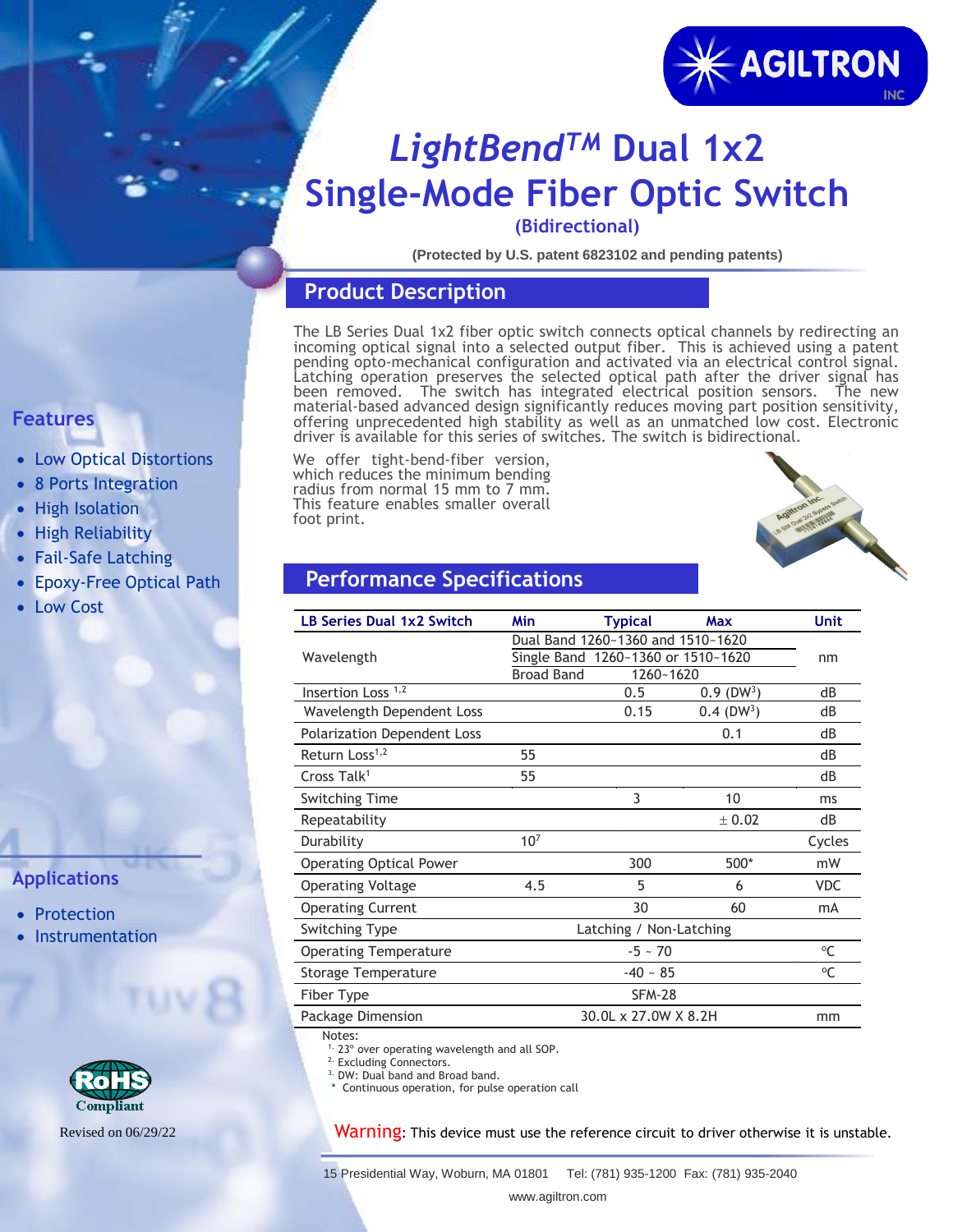# **KAGILTRON** *LightBendTM* **Dual 1x2 Single-Mode Fiber Optic Switch**



\*Product dimensions may change without notice. This is sometimes required for non-standard specifications.

### **Electrical Connector Configurations**

The load is a resistive coil which is activated by applying 5V (draw ~ 40mA). However, the current flow direction must be correct otherwise it will cancel the permanent magnet inside causing instability. We strongly recommend to use the reference circuit to avoid major issues. We offer pushbutton elevation driver for verifications or convenient income inspection.

#### Latching Type – Single Coil

Application Note: Applying a constant driving voltage increases stability. The switches can also be driven by a pulse mode using Agiltron recommended circuit for energy saving.

| <b>Optic Path</b>                                            | <b>Electric Drive</b> |               |       |                  | <b>Status Sensor</b> |                |                |                |
|--------------------------------------------------------------|-----------------------|---------------|-------|------------------|----------------------|----------------|----------------|----------------|
|                                                              | Pin 1                 | <b>Pin 10</b> | Pin 5 | Pin <sub>6</sub> | <b>Pin 2-3</b>       | <b>Pin 3-4</b> | <b>Pin 7-8</b> | <b>Pin 8-9</b> |
| Port 1 $\rightarrow$ Port 1'<br>Port 2 $\rightarrow$ Port 2' | GND                   | 5V            | N/A   | N/A              | Close                | Open           | Open           | Close          |
| Port 1-Port 3'<br>Port 2-Port 4'                             | 5V                    | GND           | N/A   | N/A              | Open                 | Close          | Close          | Open           |

### Non-Latching Type

| <b>Optic Path</b>                                            | <b>Electric Drive</b> |                   |                  |                  | <b>Status Sensor</b> |                |                |                |
|--------------------------------------------------------------|-----------------------|-------------------|------------------|------------------|----------------------|----------------|----------------|----------------|
|                                                              | Pin1                  | Pin <sub>10</sub> | Pin <sub>5</sub> | Pin <sub>6</sub> | $Pin2-3$             | <b>Pin 3-4</b> | <b>Pin 7-8</b> | <b>Pin 8-9</b> |
| Port $1 \rightarrow$ Port 1'<br>Port 2 $\rightarrow$ Port 2' | 5V                    | GND               | N/A              | N/A              | Open                 | Close          | Close          | Open           |
| Port 1-Port 3'<br>Port 2-Port 4'                             | No Power              |                   | N/A              | N/A              | Close                | Open           | Open           | Close          |

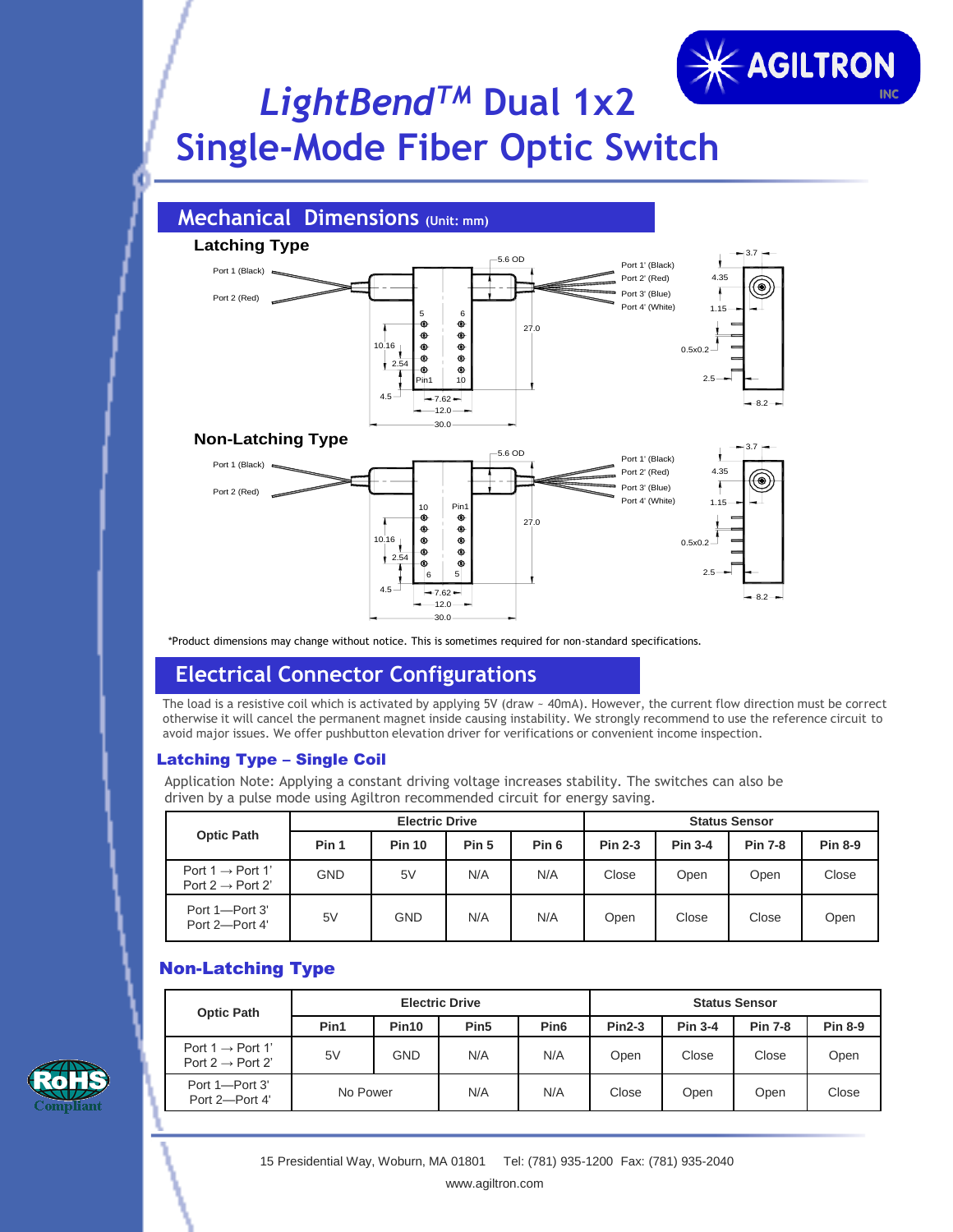

# *LightBendTM* **Dual 1x2 Single-Mode Fiber Optic Switch**

## **Functional Diagram**



LB Dual 1x2 Switch

## **Ordering Information**

| LBDU- |                                    |                                                                                                                                                 |                                                            |                         |                                                         |                                                        |                                       |                                                                                                                 |
|-------|------------------------------------|-------------------------------------------------------------------------------------------------------------------------------------------------|------------------------------------------------------------|-------------------------|---------------------------------------------------------|--------------------------------------------------------|---------------------------------------|-----------------------------------------------------------------------------------------------------------------|
|       | <b>Type</b>                        | Wavelength                                                                                                                                      | Switch                                                     | Package                 | <b>Fiber Type</b>                                       |                                                        | Fiber Length Connector                |                                                                                                                 |
|       | $1x2=12$<br>$2x1=21$<br>Special=00 | $1060 = 1$<br>$C+L=2$<br>$1310=3$<br>$1410 = 4$<br>$1550 = 5$<br>650=6<br>780=7<br>$850 = 8$<br>1310 & 1550=9<br>$1260 - 1620 = B$<br>Special=0 | Latching Type<br>Single Coil=2<br>Non-latch=3<br>Special=0 | Standard=1<br>Special=0 | $ SMF-28=1$<br>Corning XB=2<br>Draka BBE=3<br>Special=0 | Bare fiber=1<br>900um loose tube=3 0.5m=2<br>Special=0 | $ 0.25m=1$<br>$1.0m = 3$<br>Special=0 | None=1<br>$FC/PC=2$<br>$FC/APC=3$<br>$SC/PC=4$<br>$SC/APC=5$<br>$ST/PC=6$<br>$LC=7$<br>Duplex LC=8<br>Special=0 |